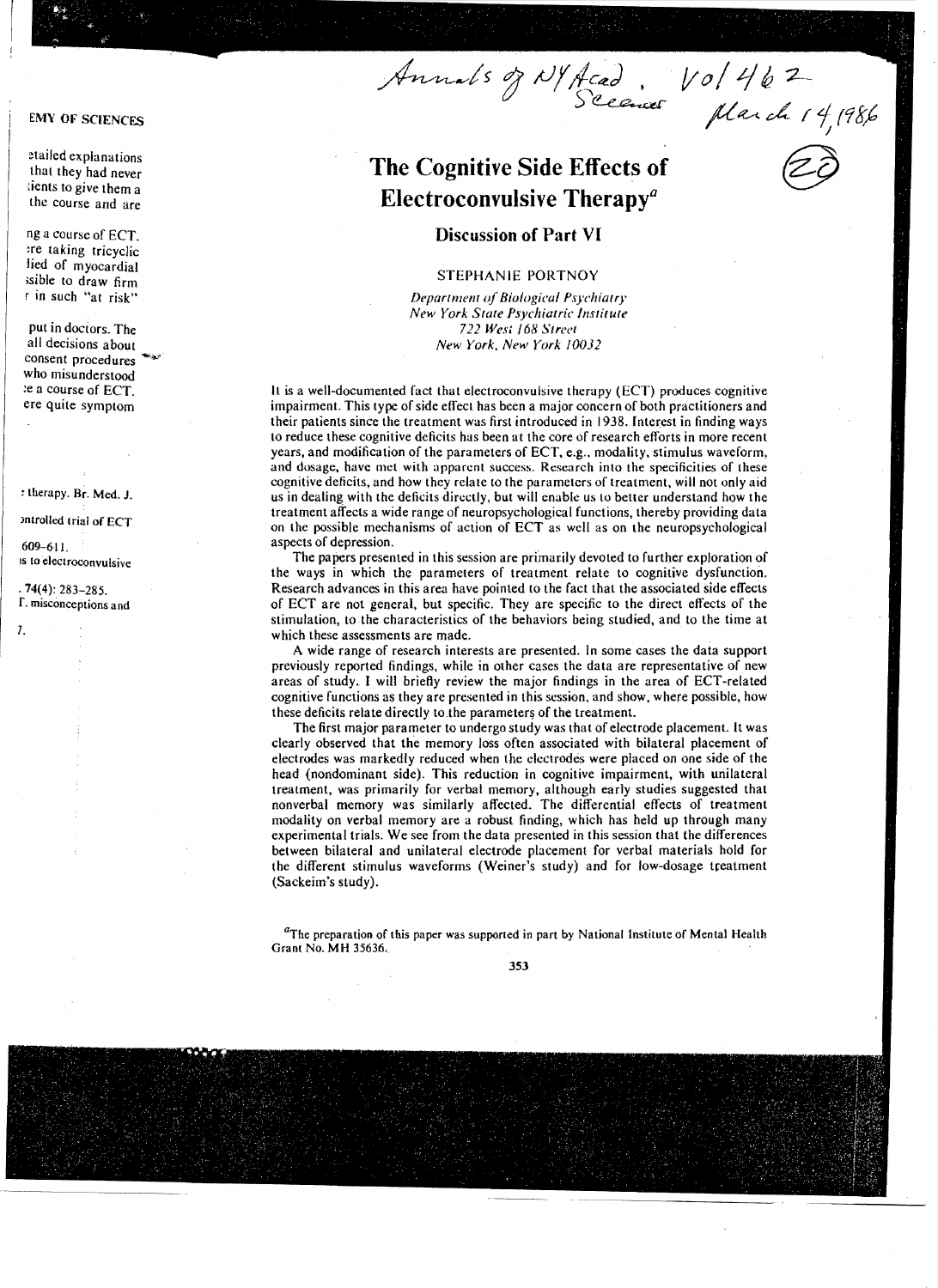The differential effects of electrode placement on memory for nonverbal materials are not as clear-cut. This may be due, in part, to the difficult task of selecting stimulus materials that are sensitive to right hemisphere processing. The geometric shapes, for example, in the Sackelm *et al.* study were verbally encodable, and were, in fact, processed like verbal materials, while the nonsense shapes, which were not as easily encodable, showed treatment effects suggesting that they were being processed by the right hemisphere.

Pure nonverbal materials might be equally affected by the two treatment modalties, since the right hemisphere is being stimulated in both bilateral and unilateral electrode placements. It is interesting to note that the processing of the nonsense shapes in the Sackeim *et al.* study was sensitive to response to treatment, e.g., early in the course of treatment individuals who were later classified as responders showed greater deficit in their retrograde memory for nonsense shapes than did individuals who did not respond to the treatment. These data suggest that right hemisphere processing is differentially affected by the therapeutic aspects of the treatment. It is possible that tests of this kind could be used to predict ultimate response to treatment early in its course, and thereby restrict treatment to patients likely to respond.

Recent interest in the postictal period, i.e., the time immediately following the occurrence of the seizure, has revealed substantial differences in orientation for the two treatment modalities. Daniel and Crovitz, using a 12-item questionnaire, report marked differences between the two modes for both traditional sine-wave stimulation and for brief pulse. Greater cumulated disorientation, over the course of treatment, was observed in the bilateral groups. Similar modality differences are reported by Sackeim *et al.*, using low-dosage, titrated energy levels. Use of low-dosage treatment, however, apparently eliminates the cumulative disorientation effects for the bilateral group, while resulting in cumulative improvement in orientation times for the unilateral group. It may be that the shorter orientation times in the unilateral group at the end of the treatment course were related to the decreases in seizure durations observed in this group. Correlations between seizure duration and time to orient were found to be significant for this group.

Modifications of the stimulus waveform used to elicit the therapeutic seizure were first introduced in the 1940s. It was believed that the amount of energy needed to elicit a seizure, using a brief pulse, was substantially lower than that needed to elicit a seizure using a sine wave, and that this reduction in amount of energy might have a significant effect on cognitive impairment. Weiner and his associates report in this session that sine-wave stimulation causes greater cognitive impairment than does brief-pulse stimulation without compromising clinical benefit. Using a wide variety of carefully selected neuropsychological tests, they concluded that stimulus waveform has a more potent effect on cognitive functioning than does modality, although modality differences were also apparent in both stimulus waveform groups.

It is possible that it is not the absolute amount of energy applied to the brain that produces the cognitive impairment, but rather the amount in excess of an individual's threshold. Recent efforts (Sackeim *et al.*) have been made to develop a procedure for titrating energy levels for individuals, thereby reducing the amount of energy applied. The lower levels of energy have resulted in reduced impairment in both immediate and short-term cognitive functioning. In addition, there is no evidence for cumulative impairment over the course of the treatment, for either postictal orientation time or ' retrograde amnesia. While the cognitive impairment associated with the low-dosage treatment shows typical modality effects, low-dosage unilateral treatment was not found to be as effective a treatment as low-dosage bilateral treatment, despite the fact that available characteristies of the seizure obtained appeared to be equivalent.

The substantially shorter postictal orientation times for the low-dosage treatment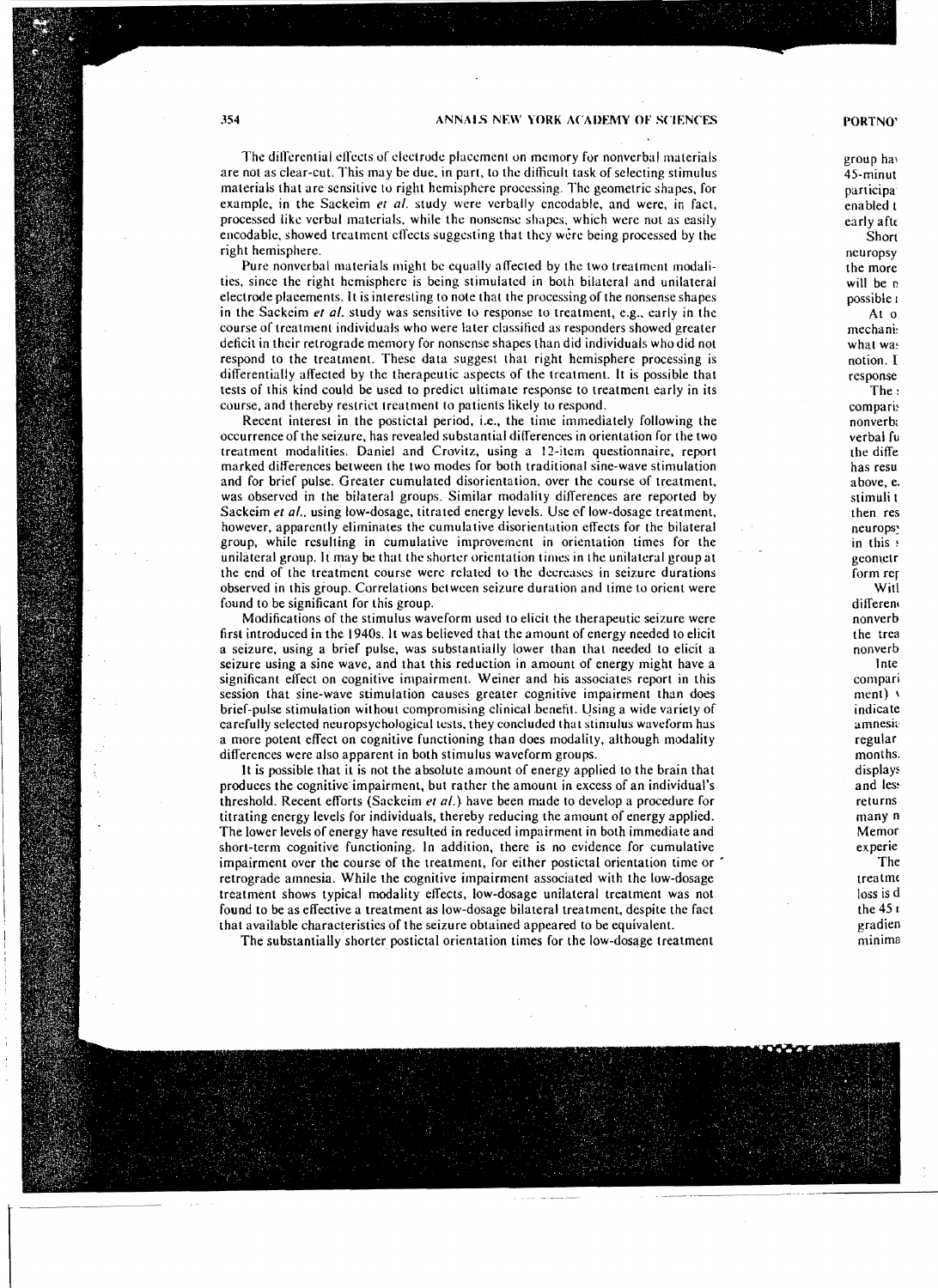### PORTNOY: DISCUSSION 355

group have definite advantages for the patient. Most of the patients oriented within a 45-minute period following their treatment, and were able to return to their wards and participate in ward activities by lunchtime. For outpatients, this shorter recovery time enabled them to return to their homes and to resume their domestic responsibilities by early afternoon, if they wished.

Short orientation times also make it possible to gather data on a wide variety of neuropsychological functions, closer in time to the actual seizure than is possible with the more traditional forms of treatment and their prolonged orientations. These data will be more sensitive to the treatment parametcrs and provide better insight into possible mechanisms of action.

At one time the confusion produced by the treatment was believed to be a mechanism of action. It was thought that patients became disoriented and "forgot" what was bothering them. Recent research, however, has offered little support for this notion. Degree of cognitive impairment, per se, has not been found to be related to response to treatment.

The specificity of the treatment on cognitive functioning was first observed when comparisons of the elfects of bilateral and unilateral treatment on verbal and nonverbal memory revealed that bilateral placement had a more profound etTect on verbal functioning than did unilateral placement. The fact that materials processed by the different hemispheres would be differently affected by the treatment parameters has resulted in the selection of stimuli sensitive to brain lateralization. As mentioned above, early attempts to select nonverbal stimuli were not successful since nonverbal stimuli that can be easily verbally encoded are processed by the left hemisphere. Since then researchers have explored the effects of the treatment on a wide range of neuropsychological tasks. Just reviewing the materials utilized in the studies reported in this session, we see an extensive list including memory for·words. paragraphs. geometric shapes (for verbal materials), and facial recognition (affective and neutral), form reproduction and memory for nonsense shapes (for nonverbal materials).

With the use of more appropriate nonverbal materials it now appears that the differences between the bilateral. and unilateral treatments, previously reported for nonverbal materials were probably more a function of the stimulus properties than of the treatment modality, and that the effects of the two treatment modalities on nonverbal tasks are about equivalent (the Weiner and Sackeim studies).

Interest in the effects of the treatment on different kinds of memory has led to comparisons of retrograde amnesia (memory loss for material learned before treatment) with anterograde amnesia (inability to learn new material). Results have indicated that following ECT, anterograde amnesia is less pronounced than retrograde amnesia. Recovery of anterograde memory (Squire's study) seems to progress at a regular pace from time of last treatment and is usually back to normal at about six months, depending, of course, on the nature of the task. Retrograde memory loss often displays a temporally limited gradient, e.g., loss of more recently acquired information and less or no loss of material more remote in time. While retrograde amnesia also returns to normal by the end of six months, many individuals report losses persisting many months after treatment, and some patients report that this gap is never filled. Memory losses are often for the events immediately surrounding the treatment experience, and these losses are often the most frequent of patient complaints,

The magnitude of the memory loss is often directly related to the time from the last treatment, and seems to be a direct response to the treatment. With time, some of the loss is dissipated. Dr. Squire reports that anterograde learning is most impaired within the 45 minutes following the treatment, and then improves with increases in time. This gradient was found for the bilateral group, but not for the unilateral group, where only minimal deficits were observed shortly after the treatment. While these findings were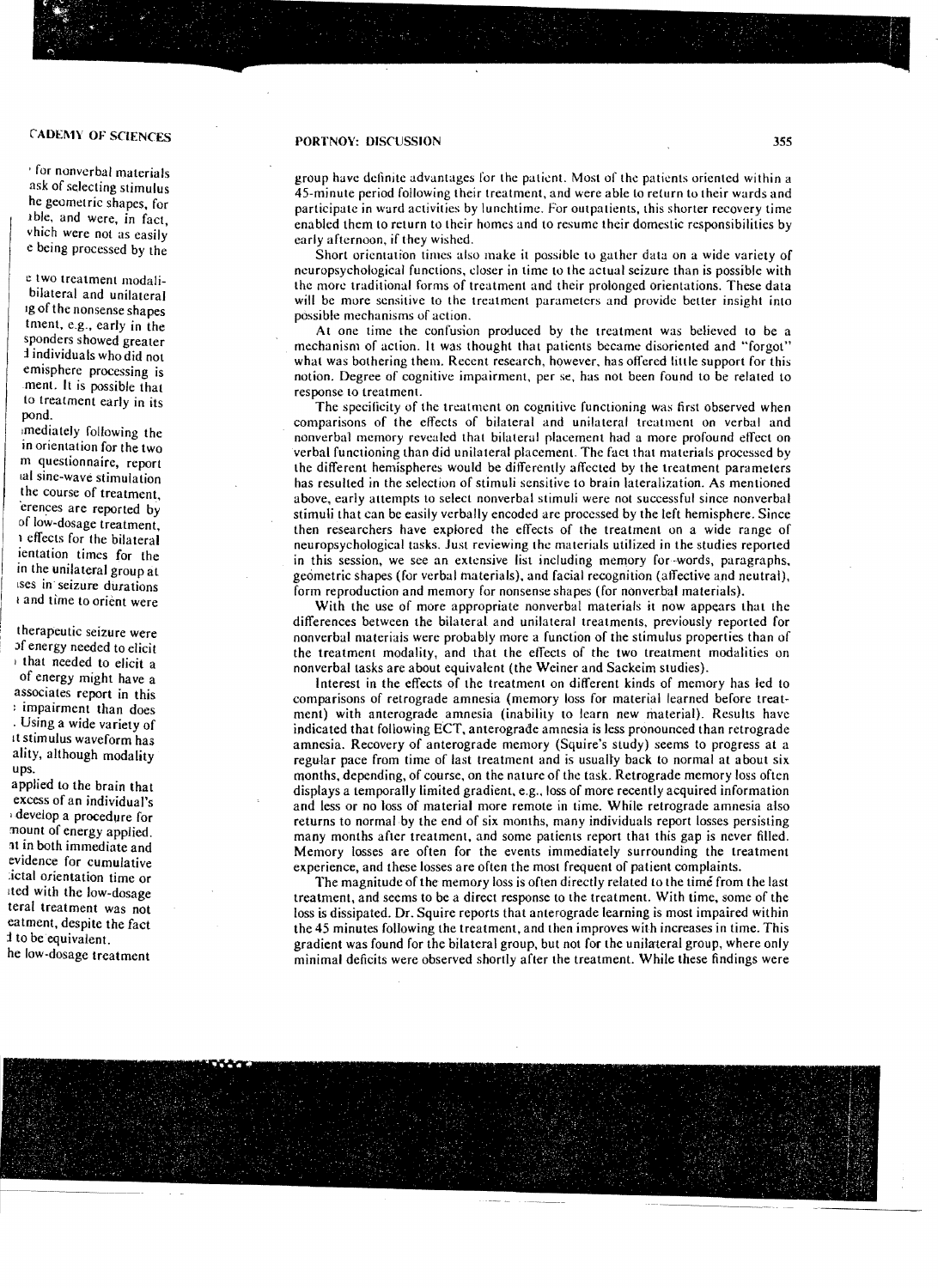clearly reported for the verbal materials (paired associate word learning), his data for the nonverbal materials (faces and nonsense shapes) suggest that the unilateral and bilateral groups were similarly affected.

There is a general claim in the literature that the learning of new materials is not as affected by ECT as the ability to retain this information, e.g., retention is more strongly affected than acquisition, particularly when a substantial delay is imposed between the acquisition and retention of the materials.

Results from the Sackeim *et al.* study provide additional support for this hypothesis. Using paired-word and paired-face tasks, they reported that depressed patients ditfered from normal controls in their ability to acquire information prior to treatment, and that the ECT produccd deficits in retention for both the verbal and nonverbal stimuli, suggesting that these two neuropsychological processes are differently affected by the treatment.

Along a different dimension, Weiner and his associates report that memory loss for personal information is affected by the treatment to a greater extent than is memory for impersonal material, the latter being measured in terms of recall for famous events and famous faces. Most important is the finding that bilateral treatment produced greater impairment for personal memory than did unilateral treatment. While<br>Weiner's data lack corroborative control, this is probably an important step in the finer<br>differentiation of the kinds of memory losses often comp Weiner's data lack corroborative control, this is probably an important step in the finer

Freeman's paper on patients' attitudes towards ECT lends additional support to the importance of memory losses. since close to 75% of the patients reported that memory loss was the worst side effect experienced, with 30% stating that their memories have never returned to normal. He reported that those patients who had received unilateral treatment were more likely to report that they would not want to have ECT again. At

first this seems contradictory. since bilateral treatment produces greater cognitive impairment. However, it is possible that the unilateral treatment was not as effective a treatment and that the patients were disappointed in the therapeutic effects of this treatment. It would have been interesting to compare the bilateral nonresponders to the bilateral responders to see if attitude towards ECT is related to response to treatment,

The lack of a relationship between subjective reports of memory loss and objective measures reported in the Weiner *et al.* study suggests that the former are more a function of the mood state of the patient (in fact correlations between Hamilton Rating Scale scores and the reports of subjective memory loss were high), while the latter are more a function of the "organic" state of the patient (no correlation with depression scores). It is possible that patients' complaints of memory loss are of a specific kind, a kind not reflected in the objective scores, and a kind exacerbated by depressive symptomatology.

In summary, the papers presented at this session represent current research efforts in the study of the cognitive effects of ECT. While many of the previously reported findings have been supported, new ones have been offered and have contributed to a better understanding of the specific effects of the treatment on cognitive functioning, Hopefully, research efforts will continue in this vein and the data culled from these efforts will help to further reduce the undesirable side effects of the treatment, enabling more patients to seek and utilize ECT as an effective treatment for depression.